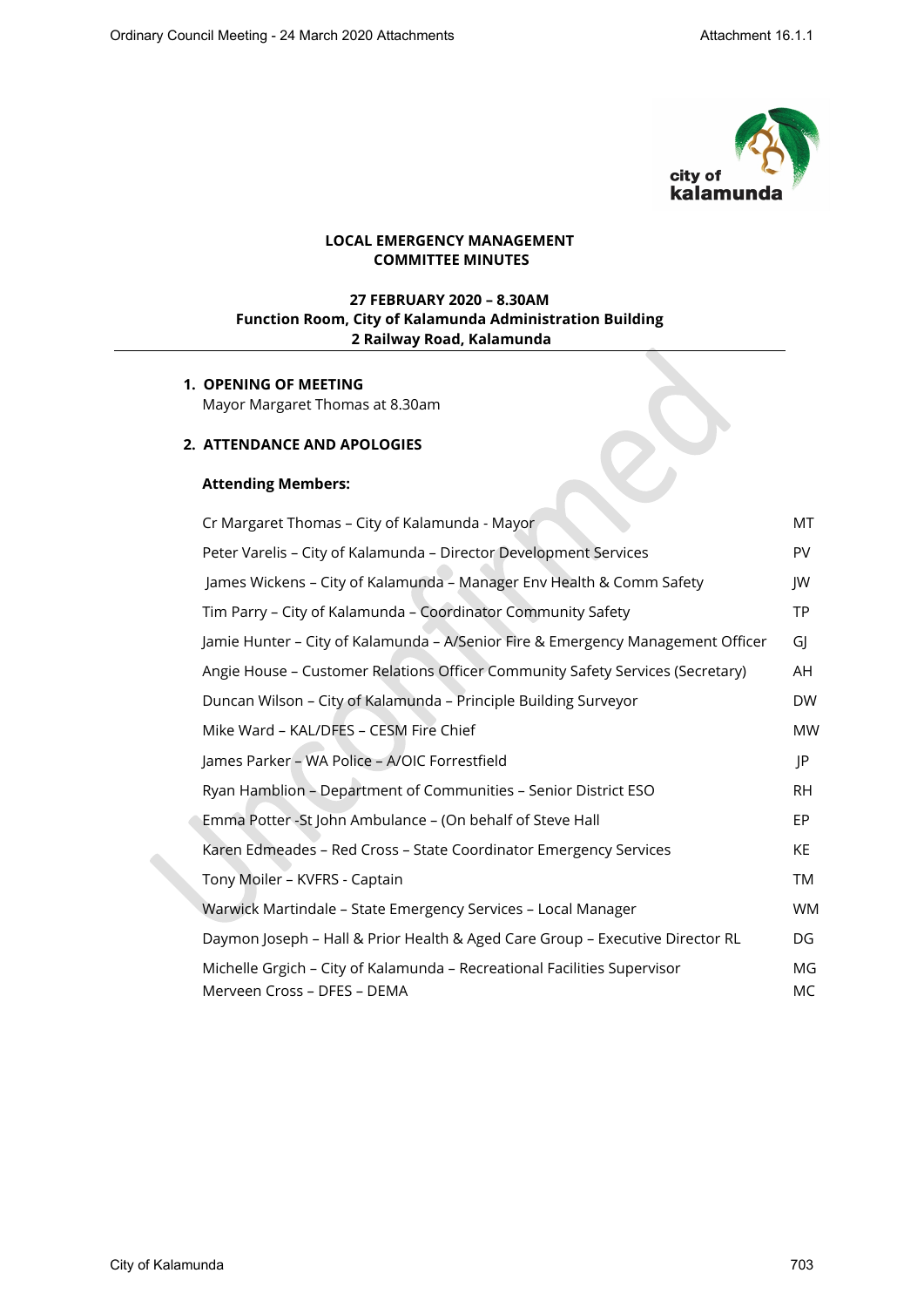

| Jo Harris – Kalamunda Hospital - Coordinator             | ΙH  |
|----------------------------------------------------------|-----|
| Helen Deacon – Kalamunda Senior High School - Principle  | HD. |
| David Caroll – KVBFB – D/Chief Bush Fire Control Officer | DC. |

## **Apologies:**

| Rhonda Hardy - City of Kalamunda - CEO                                   | RH. |
|--------------------------------------------------------------------------|-----|
| Nicole O'Neill - City of Kalamunda - Manager Customer & Public Relations | NΟ  |
| Michael Pasotti – DBCA – Fire Coordinator                                | MP  |
| Kerry Chipchase - Lesmurdie Senior High School - Principle               | KC. |
| Brett Jackson - City of Kalamunda - Director Asset Services              | BI  |
| Gary Ticehurst - City of Kalamunda - Director Corporate Services         | ا ٦ |

# **3. CONFIRMATION OF MINUTES**

Minutes – 5 December 2019

Moved: DW Seconded: JW

All in favour

### **4. MATTERS ARISING FROM PREVIOUS MINUTES**

4.1 Nil

# **5. CORRESPONDENCE IN/OUT**

- 5.1 Health and Aged Care Facilities Advice Sheet
- 5.2 State Situation Report Sitrep 02/Sitrep 04 Metropolitan Heatwave
- 5.3 Local Animal Welfare in Emergencies Plan Draft
- 5.4 DFES Fire Danger Rating Boards
- 5.5 Doing Disasters Differently
- 5.6 Dept of Health State Hazard Plan Heatwave
- 5.7 WALGA Assisting NSW Local Govt with Bushire Recovery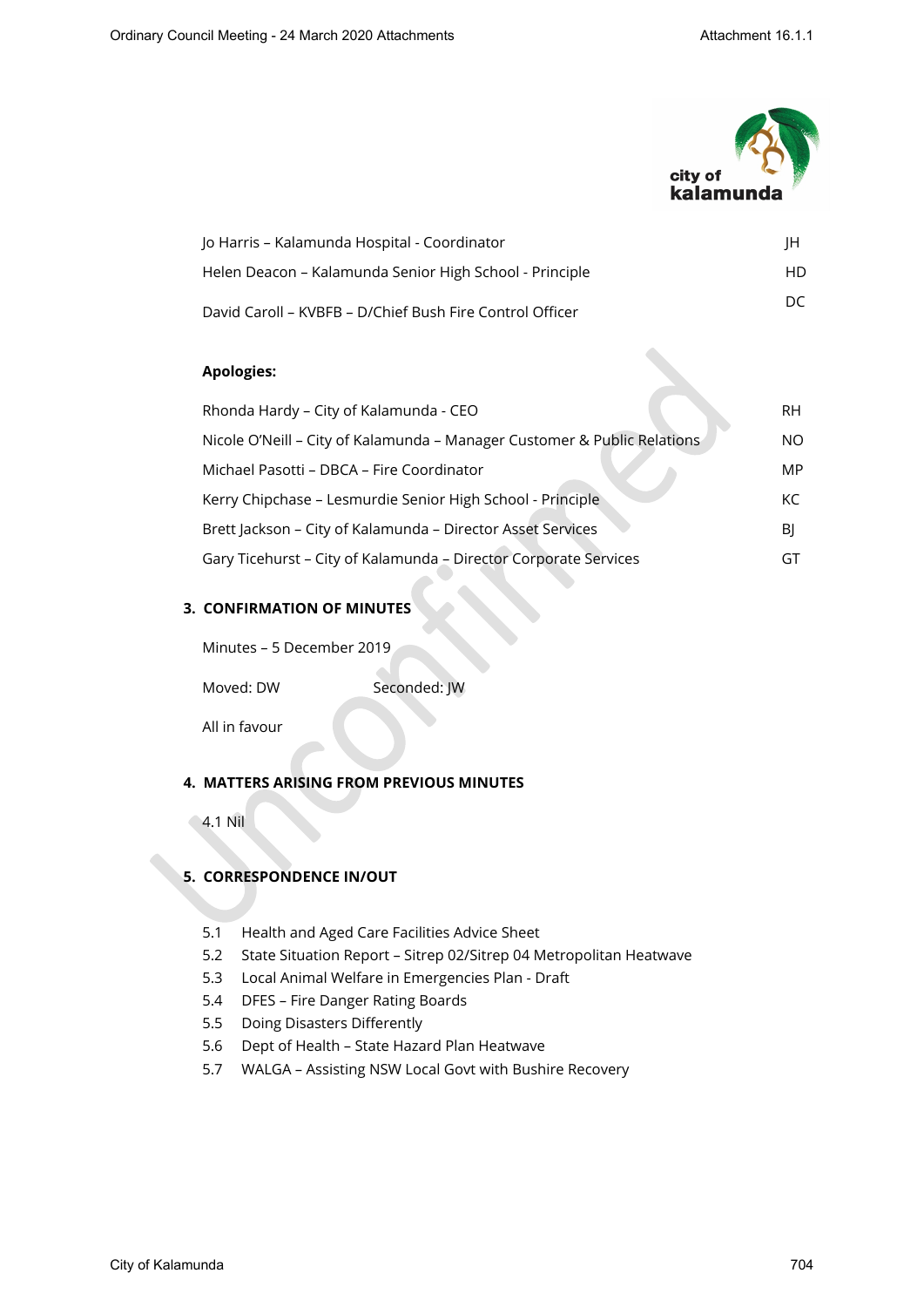

#### **6. GENERAL BUSINESS**

### **6.1 Perth Hills Preparedness Project**

KE

- 6.1.1 Red Cross has almost completed the project.
- 6.1.2 The focus has been on recruiting for phone volunteers and marketing.
- 6.1.3 Promoting recruitment for Pillow-Case Project. Team is ready to go. Training is coming up in March.

# **6.2 Mike Ward CESM – Update on Fires and Deployment**

MW

- 6.2.1 **Deployments -** Victoria, NSW, Queensland and South Australia. Sixteen Volunteers sent between October 2019 and February 2020. In total, 200 Staff and volunteers from firefighting have been sent to control centres.
- 6.2.2 **Dawson Tip, Forrestfield Fire** level 1, third alarm escalation in January at the old tip site. It was deemed as suspicious. 15 hectares burnt. Kalamunda and other brigades attended. Watch and Act status.
- 6.2.3 **Mundy Regional Park Falls Road, Lesmurdie** Eight hectares burnt. Started from a stolen car in Palm Terrace on the public holiday. Severe Danger rating due to sloping terrain which could have escalated. Emergency warning level, moving quickly. Fortunate that the wind died off. 111 residents impacted. Evacuation centre opened at Ray Owen. No properties damaged. All went according to plan and calls were made quickly for the evacuation centre to be opened.
- 6.2.4 **Pickering Brook Fire Station** In the early stages. No papers have been put forward or a request made at this stage. Need the community to buy into the fire station and need volunteers.

## **6.3 James Wickens – Presentation of LEMA**

- 6.3.1 PowerPoint presentation available on request to AH. AH
- 6.3.2 JW to MC What is the process for endorsing the LEMA?
- 6.3.3 The LEMA can be endorsed at this LEMC meeting by the committee. MC From here, it goes to DEMC first before LG in case there needs to be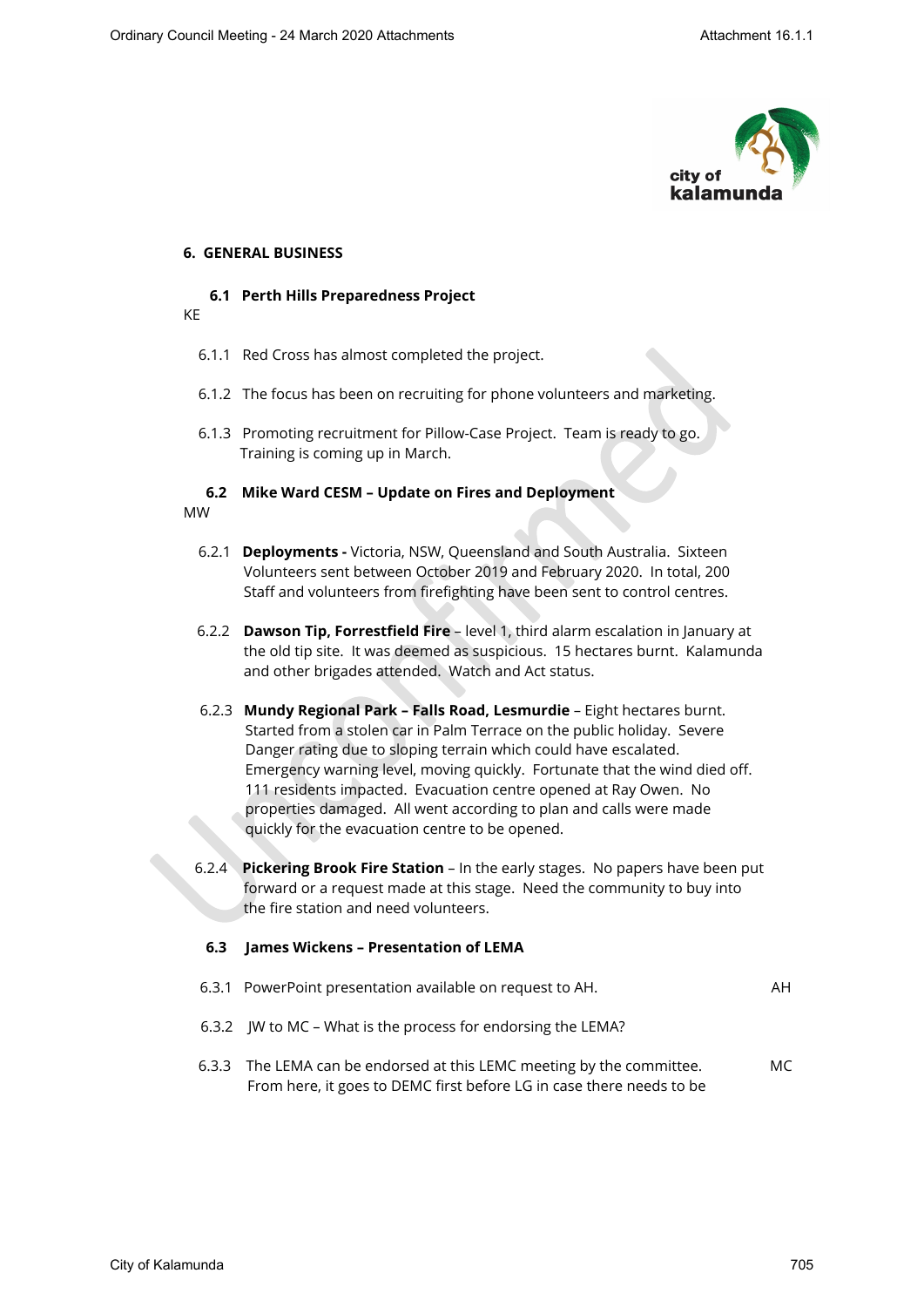|       | city of                                                                                                                                                                                                                                                                                                                                |           |
|-------|----------------------------------------------------------------------------------------------------------------------------------------------------------------------------------------------------------------------------------------------------------------------------------------------------------------------------------------|-----------|
|       | any changes, then SEMC. A LEMA doesn't fit every local government<br>so is not a standard document. It all depends on area size and                                                                                                                                                                                                    |           |
|       | dynamics as to what will fit each local government.                                                                                                                                                                                                                                                                                    |           |
|       | 6.3.4 Mike Passotti needs to be changed to Mark Cassotti in the LEMA                                                                                                                                                                                                                                                                   | DC        |
|       | <b>ACTION: JH</b>                                                                                                                                                                                                                                                                                                                      |           |
|       | 6.3.5 St John Ambulance - EP can endorse on behalf of Steve Hall                                                                                                                                                                                                                                                                       | EP        |
|       | 6.3.6 Mayor - Motion for LEMA to be endorsed                                                                                                                                                                                                                                                                                           | MT        |
|       | Seconded: DC<br>Moved: RH                                                                                                                                                                                                                                                                                                              |           |
|       | Carried unanimously                                                                                                                                                                                                                                                                                                                    |           |
|       | 7. AGENCY UPDATE                                                                                                                                                                                                                                                                                                                       |           |
|       | 7.1 Department of Communities                                                                                                                                                                                                                                                                                                          |           |
|       | 7.1.1 Seventeen activations, one in Kalamunda. Not many evacuees, but<br>good to test arrangements.                                                                                                                                                                                                                                    | <b>RH</b> |
|       | 7.1.2 There is a training session 11 March and hoping to run a session later in<br>the year at Ray Owen.                                                                                                                                                                                                                               |           |
| 7.2   | <b>DFES - DEMA</b>                                                                                                                                                                                                                                                                                                                     |           |
|       | 7.2.1 LEMC -DEMA Report 27 February 2020 handed out at the meeting and<br>Discussed.                                                                                                                                                                                                                                                   | МC        |
| 7.3   | City of Kalamunda - Community Safety Services                                                                                                                                                                                                                                                                                          |           |
| 7.3.1 | Training - Four staff are going to Serpentine Jarrahdale for training in<br>evac centre opening along with a refresher.                                                                                                                                                                                                                | TP.       |
| 7.3.2 | Ray Owen was opened as an evac centre in January for the Falls Road fire.<br>There were some issues closing the centre. In the process of updating this<br>in Promapp. It has been five years since the last evac centre was opened<br>apart from training. Only two residents attended the centre but was good<br>as a live exercise. |           |
| 7.3.3 | The fire season has come to an end with 3 times the amount of inspections<br>as last season.                                                                                                                                                                                                                                           |           |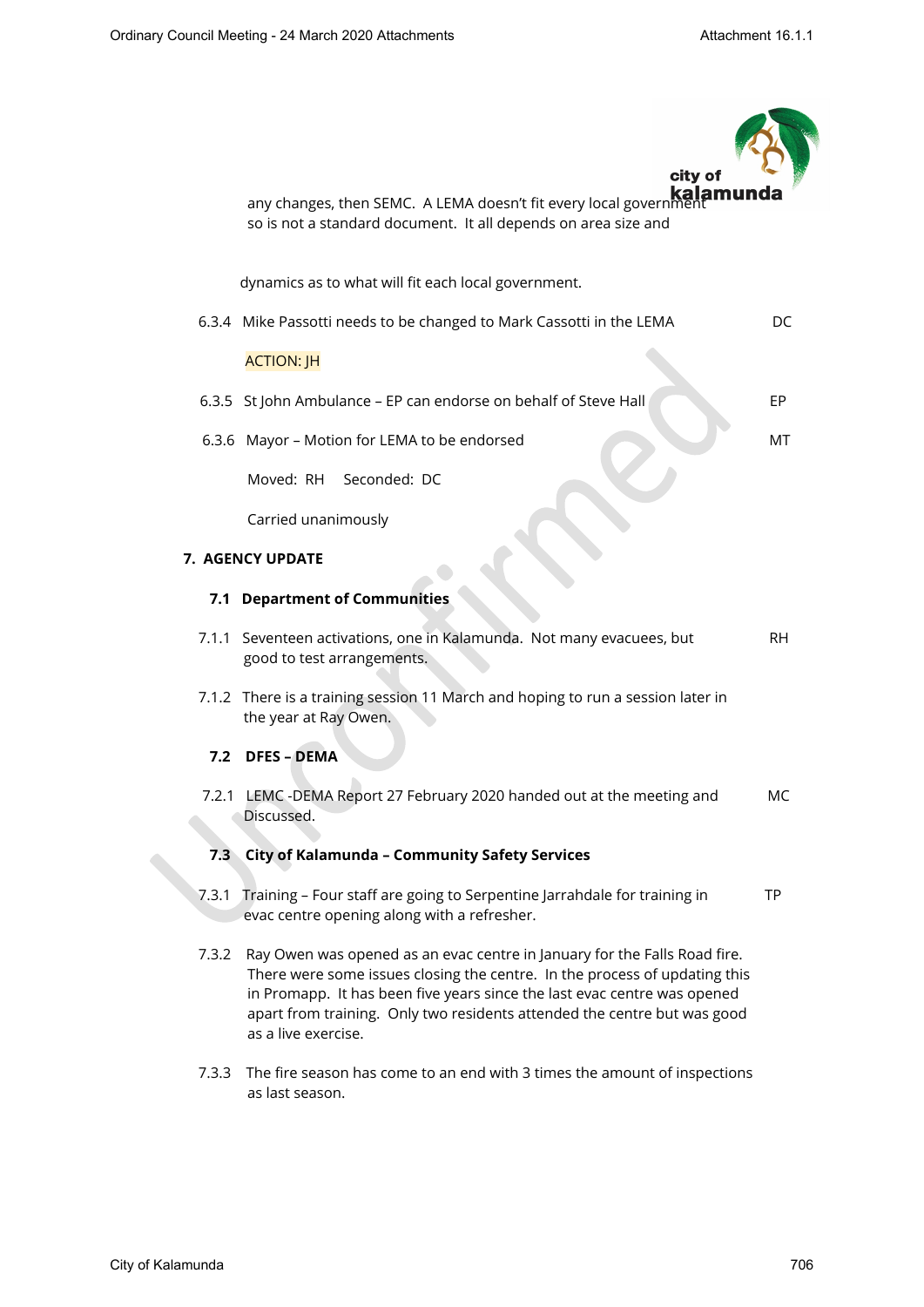

|        | 7.3.4 Meeting was conducted with residents in foothills who have been upset<br>this year with inspections and the time they have had to complete works.                                                                                                                                                                      | MT        |
|--------|------------------------------------------------------------------------------------------------------------------------------------------------------------------------------------------------------------------------------------------------------------------------------------------------------------------------------|-----------|
| 7.3.5  | In the past, we haven't had the resources to inspect a lot of properties<br>and some have not been inspected previously. This year we got to those<br>places as the process was quicker. There has been a significant improvement<br>this year, but there needs to be more education in certain areas of the City.           | <b>PV</b> |
|        | 7.3.6 Residents receive the Fire Hazard Reduction with their rates notice. Their<br>property must be compliant by 1 November so there is plenty of time for<br>them to prepare. There may need to be a targeted education process for<br>next season for pockets were property owners may not be aware in the off<br>season. | <b>TP</b> |
|        | 7.3.7 As a resident, there is a lot of information that comes with the rates notice<br>and most residents are only concerned about how much their rates are.<br>They don't read anything else and the notice gets lost.                                                                                                      | TM        |
|        | 7.3.8 That is something to take on board.                                                                                                                                                                                                                                                                                    | <b>TP</b> |
|        | 7.3.9 Does TM have any suggestions on how this could be done?                                                                                                                                                                                                                                                                | МT        |
|        | 7.3.10 Mail drop separately.                                                                                                                                                                                                                                                                                                 | TM        |
|        | 7.3.11 Currently, the notice goes out in the rates, local newspaper, notice boards<br>and the website.                                                                                                                                                                                                                       | TP        |
| 7.3.12 | It would cost approximately \$20,000 extra for a separate mail drop. There<br>is a workshop at Bunnings on 29th promoting fire awareness.                                                                                                                                                                                    | PV        |
| 7.3.13 | On the cusp of releasing crime prevention plan. Please revue. Youth<br>engagement. Will circulate information.                                                                                                                                                                                                               | PV        |
| 7.3.14 | Targeting youths with a workshop in the area. City asking kids what type<br>of programme they want. The youth team are busy putting this together.                                                                                                                                                                           | JW        |
|        | 7.3.15 The laneway behind Toyota has now been closed.                                                                                                                                                                                                                                                                        | PV        |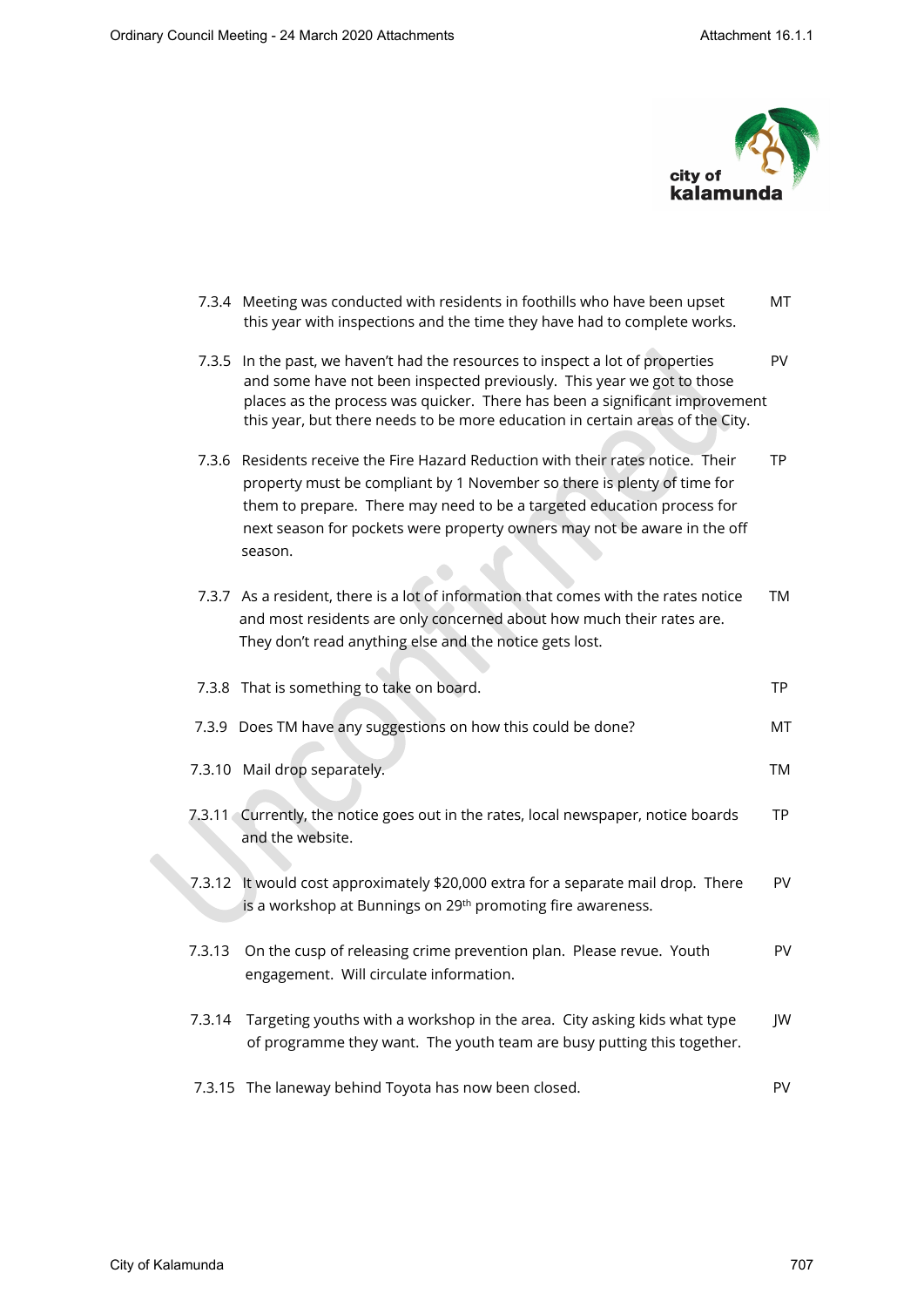

 7.3.16 There have been no issues since this has occurred. With HD reiterating TM this.

#### **7.4 Kalamunda Volunteer Fire and Rescue Services**

 7.4.1 Traffic accident in Pickering Brook, Canning Road with a truck rollover. TM Semi-trailer was blocking the road. Main Road said it was not their responsibility. Tried to get help from Police and Council.

 A truck rollover is deemed as a road crash, and therefore it is operational. MC It is not the responsibility of the local government. The HMA for this is the police.

A road crash is totally the responsibility of the Police as the HMA. DC

Took 6 hours to recover the truck, needing cranes. KVFRS was held up TP there trying to manage traffic. Thought this would qualify as the council needing to attend.

7.4.2 Forrestfield Police were not aware of it. If not getting what you want, ring JP Forrestfield Police direct for assistance.

 Through the Chair, what phone number does Comsec have as nothing came TP to our Emergency on call phone. If it had, we would have responded straight away.

ACTION: TP to look in to for next meeting.

ACTION: TP and TM to work out loopholes.

#### **7.5 St John Ambulance**

 7.5.1 With the heatwave in December, there has been pressure on ambos. EP Incident Centre has been 24/7 and struggling to cope. Pressures are not only winter now, it is summer too. More ambulances and staff have been put on. Staff have been thin on the ground and have not been hitting targets.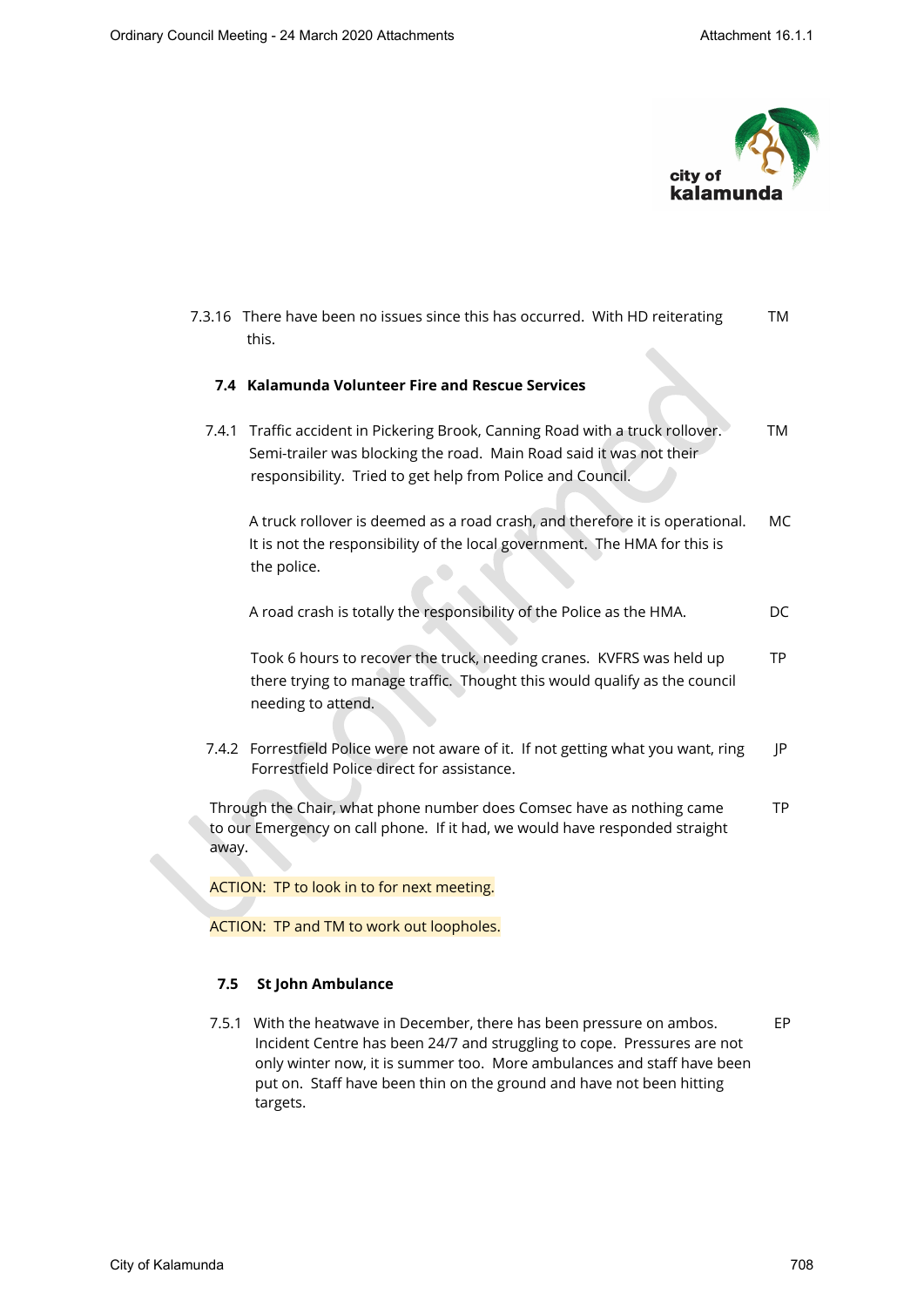

- 7.5.2 They are updated daily on the Coronavirus. Haven't had any major incidents. EP There has been a possibility maybe once a week. It has been a good learning curve on isolating patients. Special ops sent to Christmas Island and China. All returned without requiring quarantine.
- 7.5.3 Ramping is now taking place as no space in the hospitals. Ambulance crew are required to stay with patient for up to seven hours at a time. Kalamunda crews are constantly sent to the City.
- 7.5.4 There will be 20 new trucks on the road by April. This will help Kalamunda and Mundaring. 56 new staff are being employed in March. This is the first time in 10 years we have employed already qualified paramedics.

 These trucks will be on demand trucks. They will hit demand times. It is a 12 monthly trial and trucks will be located at 6 depots in the metro area and one in Kelmscott. They will have more options to take the pressure off Kalamunda and keep ambulances in the area.

- 7.5.5 Face masks are in short supply. Hospitals are on their last boxes. The masks have to be a certain type and are only effective for about 20 minutes.
- TTC We have been receiving advice from the Dept of Health and there is no role currently regarding the virus, but we are making sure that anything we get from Dept of Health, is relayed to the community. When they want us to be involved, we will be advised.

#### **7.6 State Emergency Services**

7.6.1 Yanchep was busy, but recently it has been WM quiet. Storms haven't hit so no call outs in our City.

- 7 .6.2 There has been a huge interest in membership. Many are just an enquiry, then nothing eventuates.
- 7.6.3 SES deployed 1 member to the Albany fires as Accomodation Manager and 3 members to Kalgoorlie/Norsman – 1 as a Supply Team Leader and 2 issuing Restricted Access Permits. In excess of 200 permits were issued. In addition – the metro storms of Feb 25 & 26 did not affect Kalamunda but SES deployed 12 members to assist Belmont who received over 30 requests for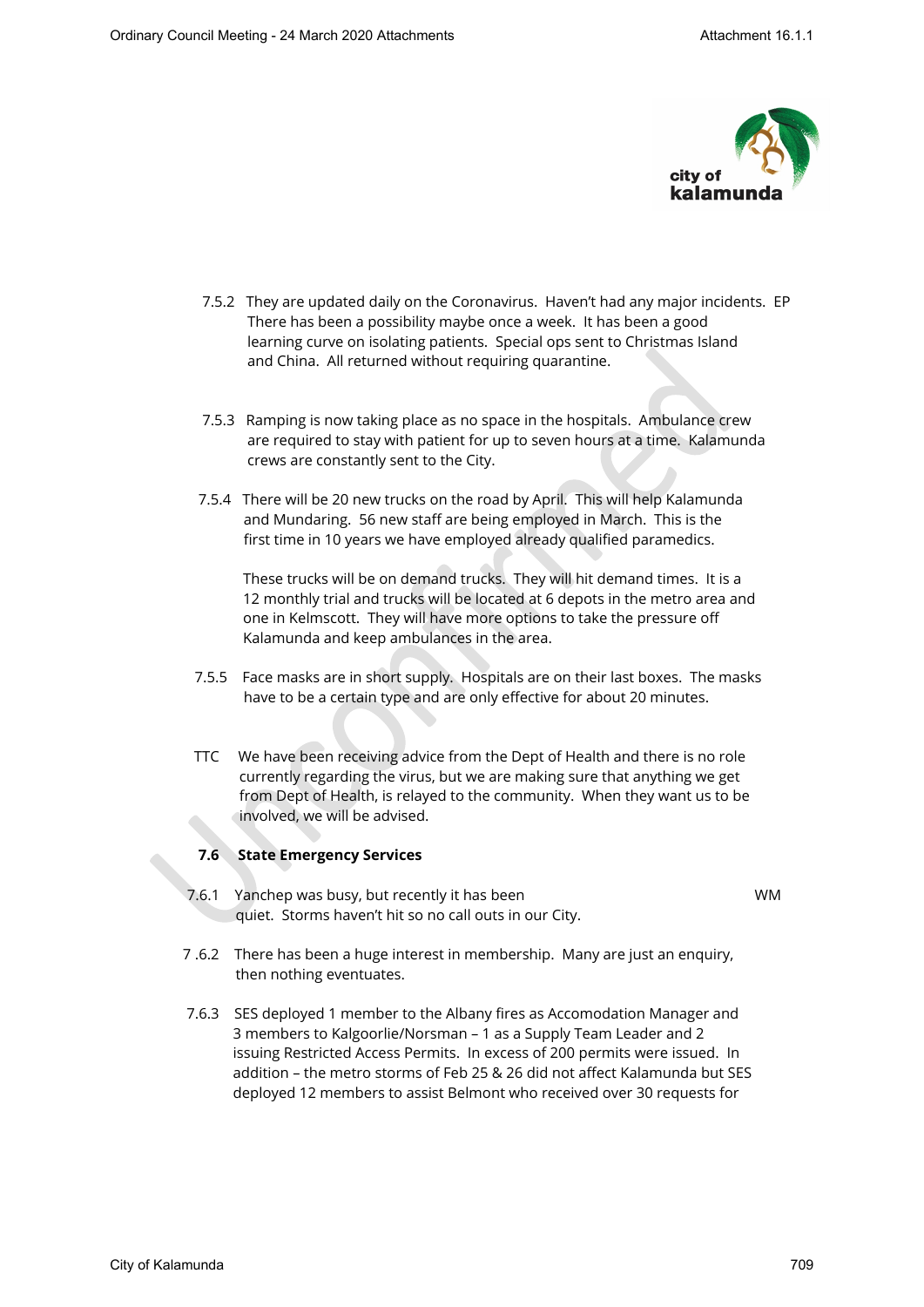

assistance.

## **7.7 Kalamunda Volunteer Bush Fire Brigade** DC

- 7.7.1 **Black Summer Bushfires** 18 million hectares have been lost worldwide. WA has lost 2.2 million hectares. Over east has been looking at our Fire Notice and the Bush Fires Act. They don't have this in place. They do still burn but not on the same scale as they used to. The Royal Commission will probably come out with new requirements.
- 7.7.2 **Katanning Fire** Five thousand hectare lost. Impacted town, level 3. Surrounding Communities threw everything at Katanning. Talked to farmers and brought in Mental health help as the farmers were in a bad way. Farms had been destroyed, fences lost and food gone. Roads were a mess and had to be closed. We made use of all responses offered while it was there and to do as much recovery as possible. As it was over resourced there was a lot of things that could be done before we left.

### **7.8 Red Cross**

7.8.1 Physical Outreach programme in January with Wanneroo. KE 220 households involved. Broad range of recovery work. Well being calls on roadhouses, talking to communities that had been stranded. Providing psychological first aid. Volunteers have supported state fires.

- 7.8.2 Recovery training with Local Governments and some preparedness work with Serpentine Jarrahdale.
- 7.8.3 **Mallacoota** Community was displaced. Volunteers supported internet management teams. KE worked on national recovery for 3 weeks and all volunteers have been provided with support from Red Cross.
- 7.8.4 **Coronavirus** State activated for virus in Queensland. Welfare plan organised in WA at state levels. Putting in place plans should we require it.

## **7.9 Kalamunda Hospital**

- JH
- 7.9.1 Working with Management regarding the Coronavirus. Educating people on basic hygiene and seeking help when you are not well. Discussing the appropriateness of seeking help and not going to the hospital with a common cold. Have been using Facebook to get information out.

 ACTION: JW asked AH to liaise and assist JH with putting their message out through the City's website

City of Kalamunda 710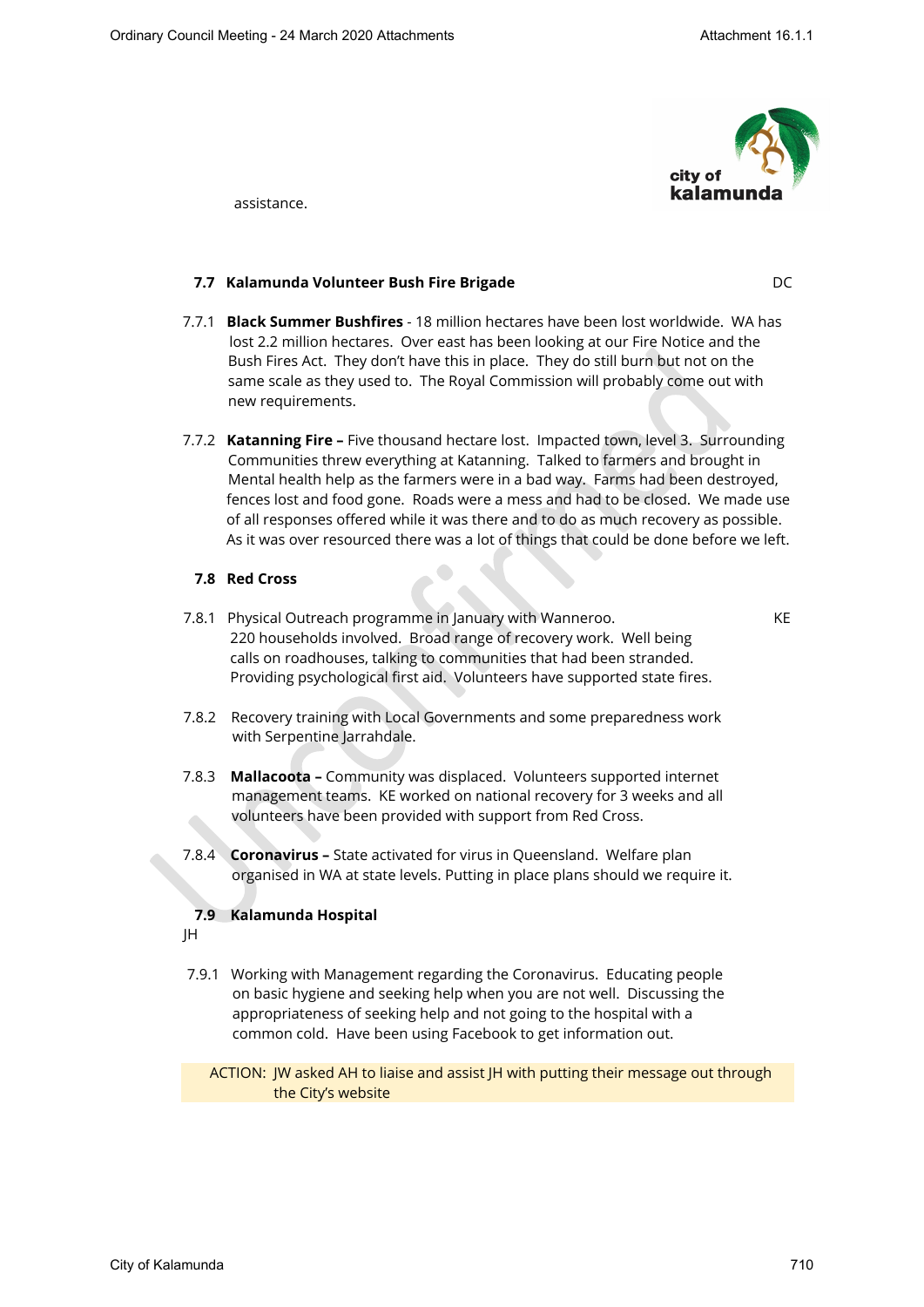

#### **7.10 Kalamunda Senior High School**  HD

- 7.10.1 Smooth start to the year. Feedback regarding bush fires, things put in place. Messages sent, in place and working
- 7.10.2 **Coronavirus** Two students were identified as having travelled through Hong Kong airport and initial information from the Health Department on the Coronavirus required that they not attend school. Once this was lifted, they were able to return.
- 7.10.3 The school was without phone lines during the storm. We were able to divert the phones through to mobiles.

# **NEXT MEETING**

28 May 2020

# **8. CLOSURE**

Meeting closed 9.40 am